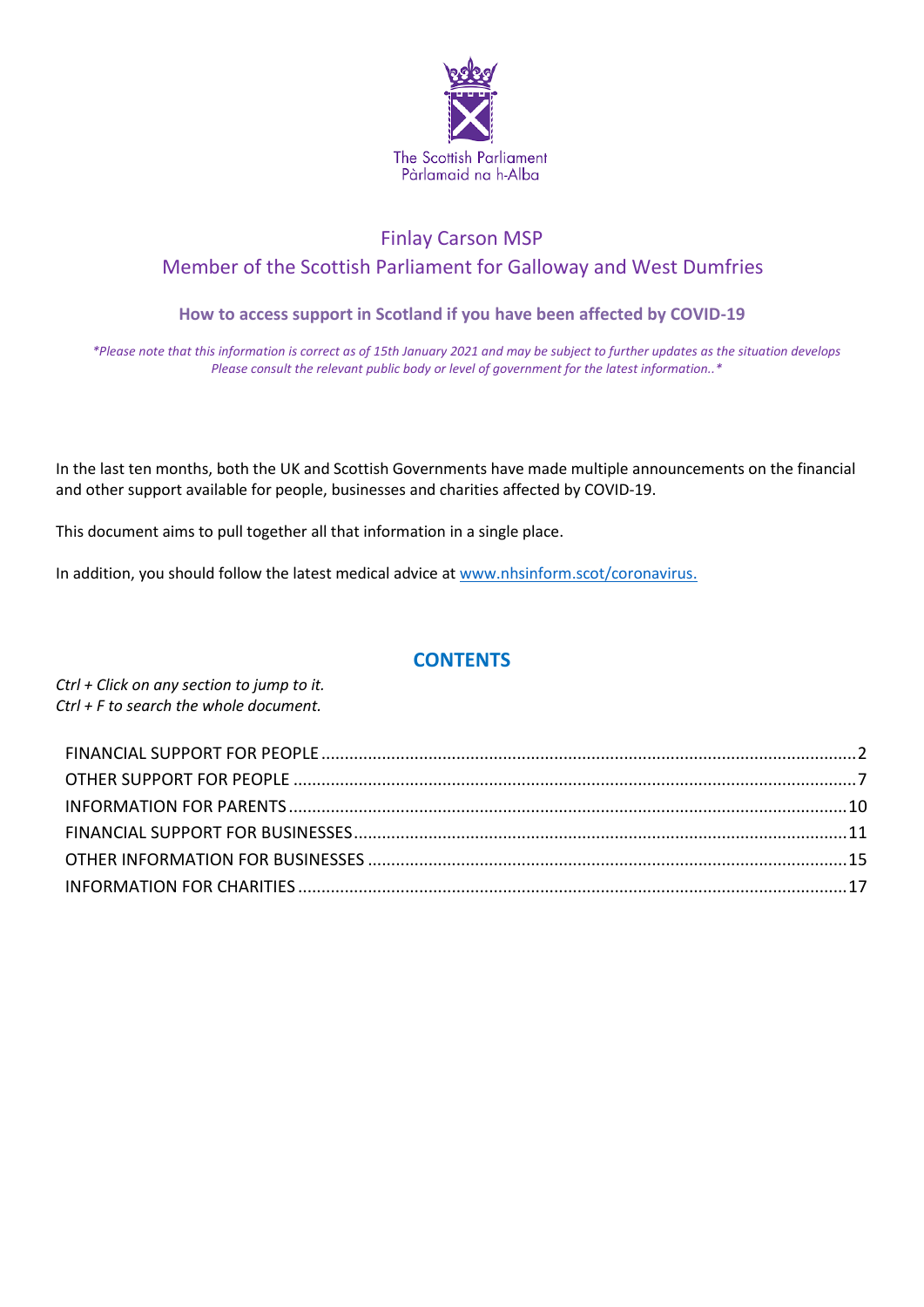# <span id="page-1-0"></span>**FINANCIAL SUPPORT FOR PEOPLE**

### **If you are worried about your job, please read the following information:**

- **For the first time in history, the UK government has stepped in to help pay people's wages – paying grants to support as many jobs as necessary.** 736,500 jobs in Scotland have been protected in this way.
- **The Job Retention Scheme (furlough) has been extended until the end of April 2021**. Furloughed employees will continue to receive 80 per cent of their normal salary up to a maximum of £2,500. Employers will only have to pay employee National Insurance and pension contributions as part of the scheme. The UK Government will review the employer contribution in January.
- Further information on the Job Retention Scheme can be found a[t https://www.gov.uk/guidance/claim-for](https://www.gov.uk/guidance/claim-for-wage-costs-through-the-coronavirus-job-retention-scheme)[wage-costs-through-the-coronavirus-job-retention-scheme.](https://www.gov.uk/guidance/claim-for-wage-costs-through-the-coronavirus-job-retention-scheme)

# **If you are looking for work, please read the following information:**

- **If you are aged between 16 and 24, you may soon be able to find a new job thanks to the UK Government Kickstart Scheme**. The UK Government is asking businesses to offer 6-month work placements to out of work young people and in return the UK Government will pay their salaries and national insurance contributions. The scheme is now open for applications. Further information can be found at [https://www.gov.uk/government/collections/kickstart-scheme.](https://www.gov.uk/government/collections/kickstart-scheme)
- The UK Government is doubling the number of work coaches at job centres to get as many people back into work as possible. And a new website has been launched to advertise thousands of critical jobs across the UK: [https://jobhelp.dwp.gov.uk/.](https://jobhelp.dwp.gov.uk/)

# **If you think you are entitled to Statutory Sick Pay (SSP), please read the following information:**

- You can get £94.25 per week Statutory Sick Pay (SSP) if you're too ill to work. It's paid by your employer for up to 28 weeks.
- **If you are self-isolating because of COVID-19, you can now claim SSP**. This includes individuals who are caring for people self-isolating in the same household and therefore have been advised to do a household quarantine. To check your sick pay entitlement, you should talk to your employer, and visit <https://www.gov.uk/statutory-sick-pay> for more information.
- **How soon does SSP apply?** The UK Government has legislated for SSP to be paid from day 1, rather than day 4, of your absence from work if you are absent from work due to sickness or need to selfisolate caused by COVID-19. You should talk to your employer if you are eligible for SSP and need to claim.
- **Do I need a sick note?** Those who have COVID-19 or are advised to self-isolate are able to obtain an 'isolation note' at [https://111.nhs.uk/isolation-note,](https://111.nhs.uk/isolation-note) rather than visiting a doctor. For COVID-19 cases this replaces the usual need to provide a 'fit note' after seven days of sickness absence. Isolation notes will be accepted by Jobcentre Plus as evidence of your inability to attend.

# **If you need to self-isolate, please read the following information:**

 **You may be eligible for a £500 grant if you are on a low income or in financial hardship**. The new Self-Isolation Support Grant will help those who would lose income if they needed to self-isolate, such as those unable to carry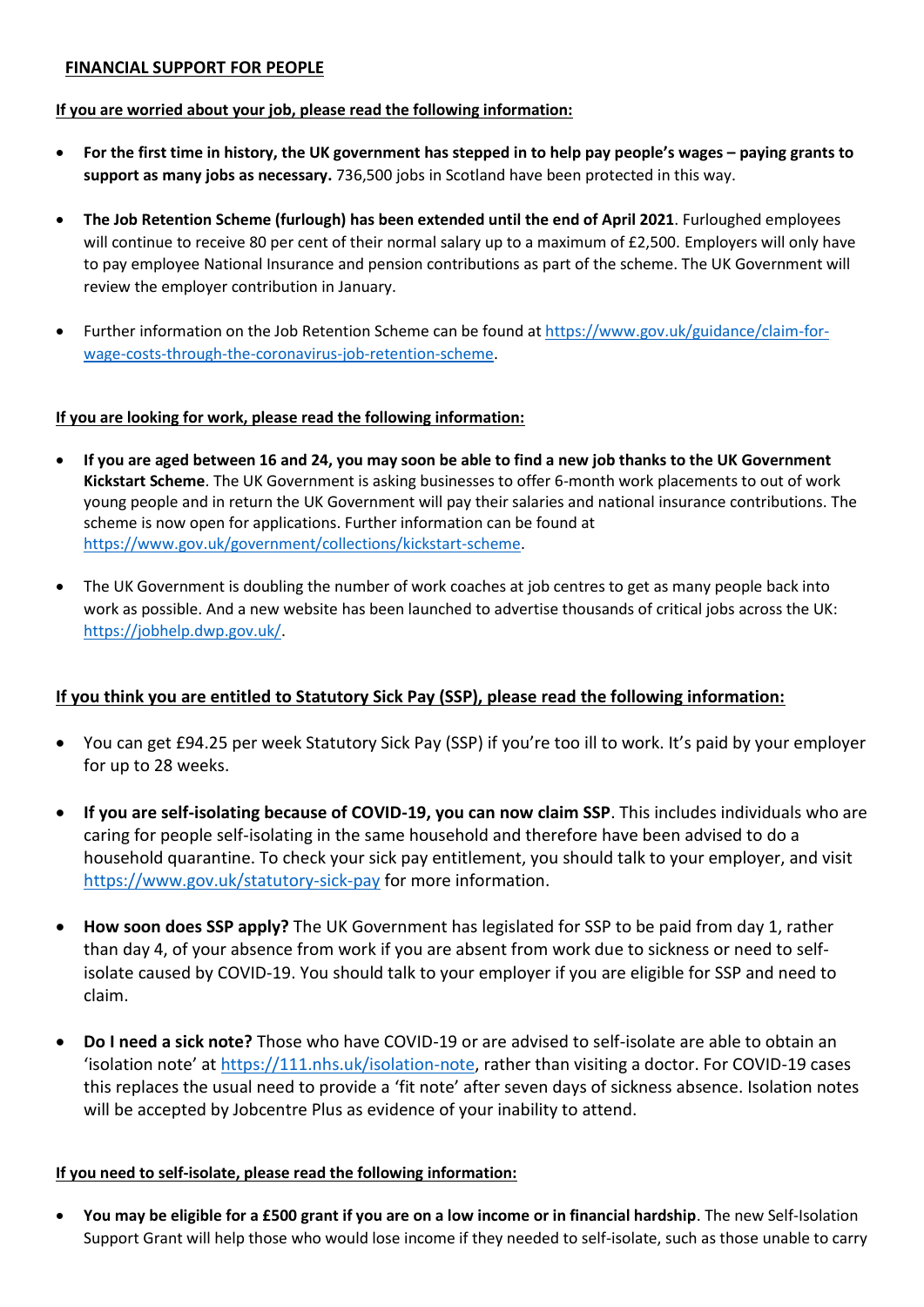out their work from home. It is targeted at people who are in receipt of Universal Credit or the benefits which Universal Credit replaces, with some discretion to make awards to others in financial hardship. Applications are now open and it will be administered by your local council. You can find their contact details here: [https://www.mygov.scot/find-your-local-council/.](https://www.mygov.scot/find-your-local-council/)

# **If you are self-employed, please read the following information:**

- **The UK Government's Self-Employed Income Support Scheme helps people who work for themselves get the financial support they need.** The UK Government is paying self-employed people across the whole UK who have been adversely affected by coronavirus a grant worth 80 per cent of their average monthly profit, up to £2,500.
- **The scheme has been extended by the UK Government for another six months.** You will be able to apply for a third grant worth up to 80 per cent of your average monthly trading profits from November 2020 to January 2021. This means you will be able to claim up to £7,500. The UK Government will review the amount on offer for the fourth grant and this will be announced in due course..
- Further information and the application form is available a[t https://www.gov.uk/government/publications/self](https://www.gov.uk/government/publications/self-employment-income-support-scheme-grant-extension)[employment-income-support-scheme-grant-extension.](https://www.gov.uk/government/publications/self-employment-income-support-scheme-grant-extension)
- The scheme is open to those with trading profits up to £50,000, meaning 95 per cent of people who are majority self-employed are eligible for the scheme. HMRC will also ask people to demonstrate that the majority of their income is from self-employment, and, to minimise fraud, only those who are already in self-employment, and who have a tax return for 2019, will be able to apply.
- **The UK Government have also deferred income tax self-assessment payments and enhanced the Time to Pay service**. To help self-employed people, income tax self-assessment payments for July 2020 were deferred until the end of January 2021. And taxpayers with up to £30,000 of Self-Assessment liabilities due will be able to use HMRC's self-service Time to Pay facility to secure a plan to pay over an additional 12 months. This means that Self-Assessment liabilities due in July 2020 will not need to be paid in full until January 2022.

# **If you think you may be eligible for Universal Credit, please read the following information:**

- **You can now more easily make a claim for Universal Credit (UC) or new style Employment and Support Allowance (ESA)**. For more information on how to claim, please visit <https://www.gov.uk/universal-credit> and [https://www.gov.uk/guidance/new-style-employment-and](https://www.gov.uk/guidance/new-style-employment-and-support-allowance)[support-allowance.](https://www.gov.uk/guidance/new-style-employment-and-support-allowance) You will now be able to claim online and access advance payments upfront without needing to attend a Jobcentre Plus.
- **The minimum income floor on Universal Credit has been suspended for 12 months**. This means selfemployed people can now access, in full, Universal Credit at a rate that is equivalent to Statutory Sick Pay for employees. If self-employed claimants' work, and therefore earnings, have significantly reduced due to the impact of COVID-19 guidance on self-isolation and social distancing, and the wider economic impacts of the outbreak, their Universal Credit award will increase to reflect their lower earnings.
- If you are eligible for new style Employment and Support Allowance, it will now be payable **from day 1 of sickness, rather than day 8**, if you have COVID-19 or are advised to self-isolate.
- The UK Government have **increased Universal Credit and Working Tax Credit by over £1,000 a year**. The Universal Credit standard allowance will increase by £86.67 per month (equivalent to £20 per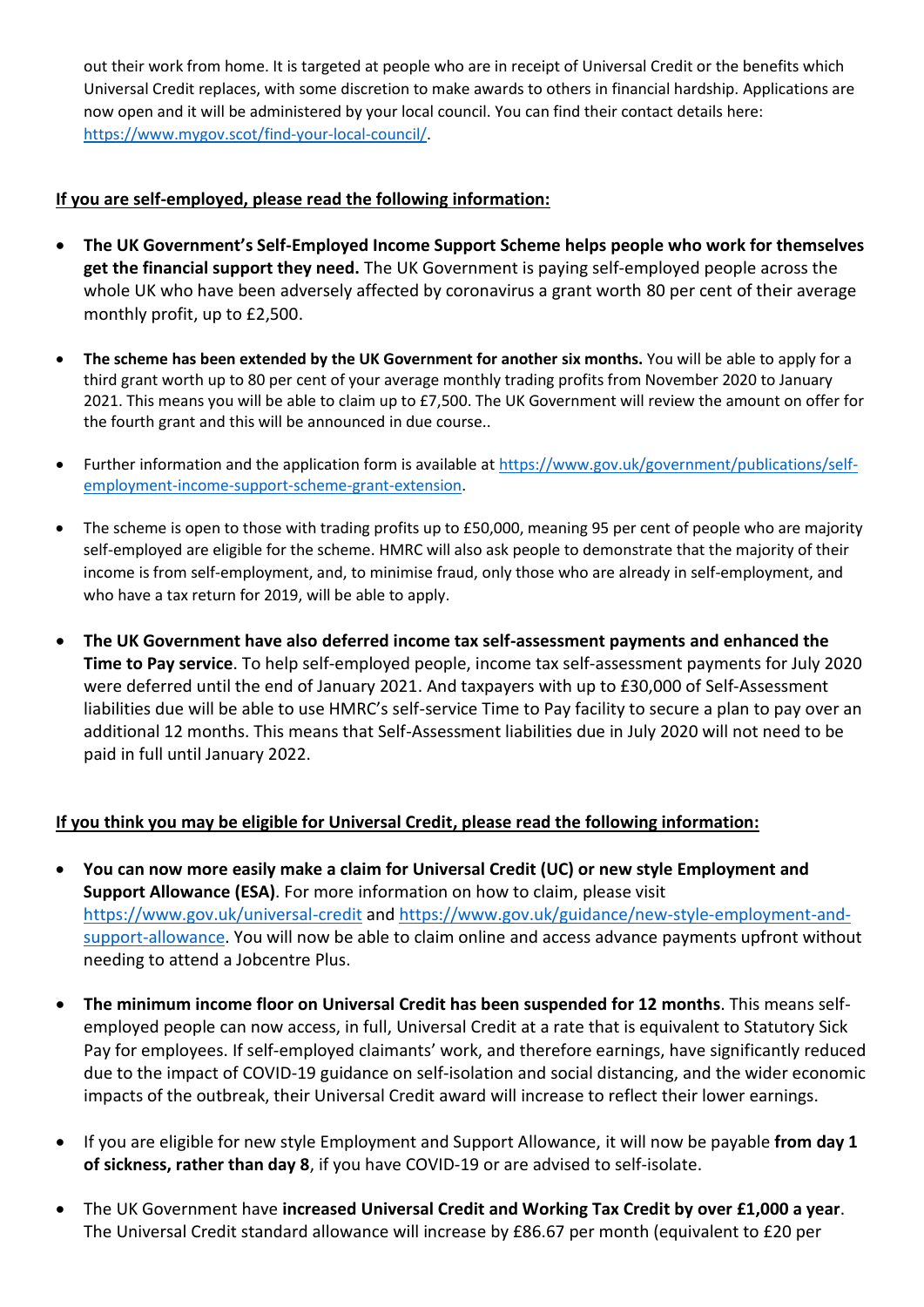week), on top of the planned annual uprating. Together these measures are estimated to benefit over 4 million of the most vulnerable households.

 **You no longer need to phone the DWP as part of your Universal Credit claim.** New changes mean that if there is information that needs to be verified as part of your claim, the Department for Work and Pensions will phone you instead. This will mean you do not face long waits on the phone trying to get through to a member of staff.

# **If you think you may need financial support from your local council, please read the following information**:

- The 'Scottish Welfare Fund' has received additional funding to provide crisis grants for those in financial emergency. Details on how to apply via your local authority can be found at [https://www.mygov.scot/scottish-welfare-fund/apply-or-track-your-application/.](https://www.mygov.scot/scottish-welfare-fund/apply-or-track-your-application/)
- The council tax reduction scheme has received additional funding. To find out if you are eligible please visit [https://www.citizensadvice.org.uk/scotland/benefits/help-if-on-a-low-income/help-with-your](https://www.citizensadvice.org.uk/scotland/benefits/help-if-on-a-low-income/help-with-your-council-tax-council-tax-reduction-s/council-tax-reduction-making-an-application-s/council-tax-reduction-are-you-eligible-s/)[council-tax-council-tax-reduction-s/.](https://www.citizensadvice.org.uk/scotland/benefits/help-if-on-a-low-income/help-with-your-council-tax-council-tax-reduction-s/council-tax-reduction-making-an-application-s/council-tax-reduction-are-you-eligible-s/) Details on how to apply for a council tax reduction via your local authority can be found at [https://www.mygov.scot/council-tax/discounts-exemptions-and-reductions/.](https://www.mygov.scot/council-tax/discounts-exemptions-and-reductions/)
- A 'Food Fund' has been set up to support households who may be worried about accessing food whether due to an income drop or self-isolation. Local councils are free to deploy this funding as they see fit, so questions about how to access funding are best directed to them in the first instance. You can find their contact details at [https://www.mygov.scot/find-your-local-council/.](https://www.mygov.scot/find-your-local-council/)

# **If you are experiencing financial difficulties meeting your mortgage repayments, please read the following information:**

- **The UK Government has agreed with mortgage lenders that they will extend 'repayment holidays' to up to 6 months for households in financial difficulty due to COVID-19.** This will also apply to landlords whose tenants are experiencing financial difficulties because of COVID-19.
- The offer of a payment holiday can be made available to customers who are up to date with payments and not already in arrears.
- Customers who are concerned about their current financial situation should contact their lender at the earliest possible opportunity to discuss if this is a suitable option for them. The application period has been extended.
- **A fund has been launched to provide interest-free loans to landlords for lost rental income on a single property**. You can apply at [https://covidlandlordloan.est.org.uk/.](https://covidlandlordloan.est.org.uk/)

# **If you are experiencing financial difficulties paying your rent, please read the following information:**

- **You should not face the threat of eviction until March 2021.** New legislation protects renters from being evicted if they fall into rent arrears as a result of coronavirus.
- The UK Government have announced that from April 2020, all new and existing private renters claiming Universal Credit and Housing Benefit will benefit from additional housing support. All Local Housing Allowance rates will be uplifted - worth an extra £14 a week on average for existing claimants and any additional Universal Credit claimants who rent in the private sector.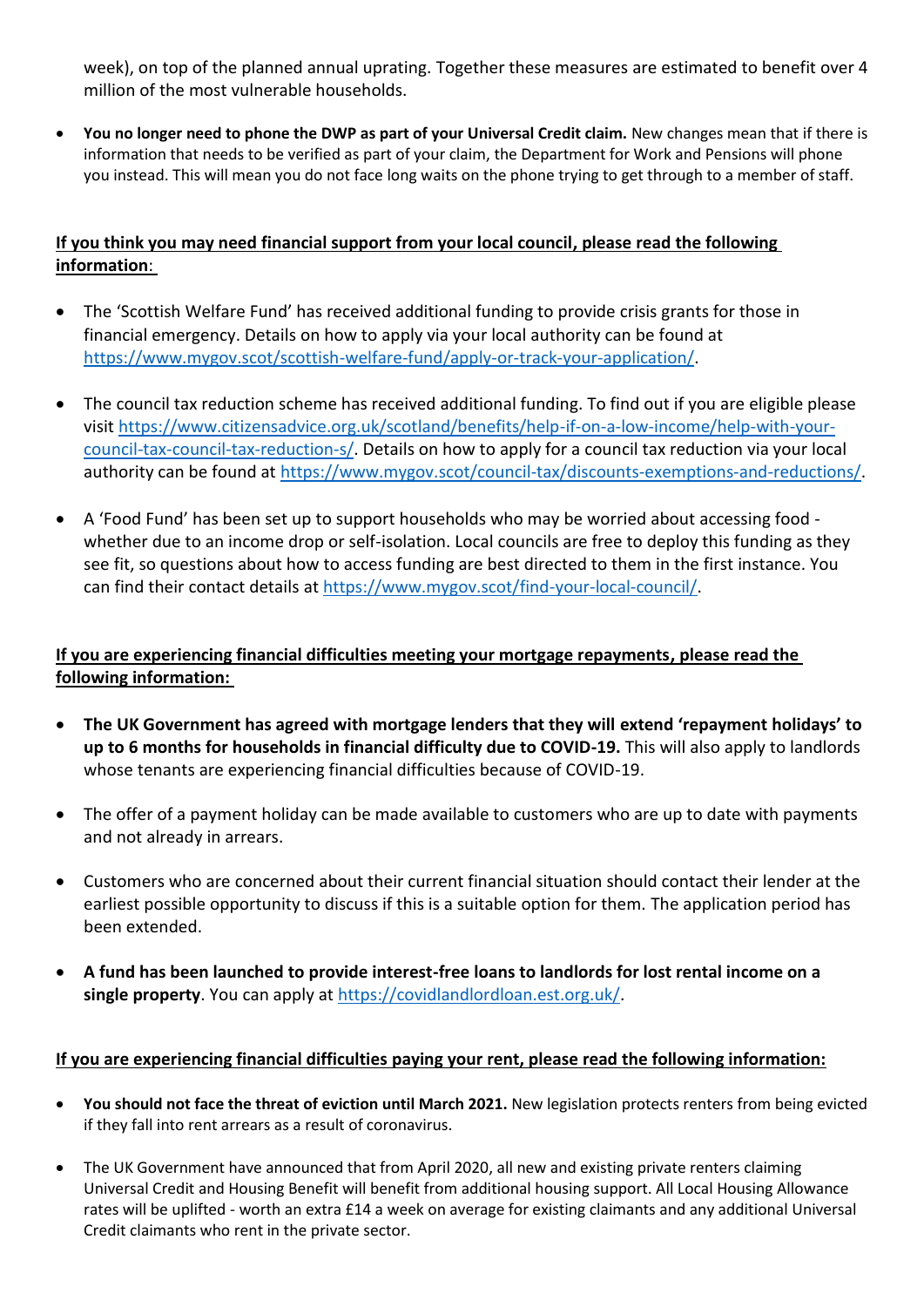- If you are struggling to make rent due to coronavirus you may be eligible for a Tenant Hardship Loan. If successful you may receive a loan that would cover up to 9 months of rent arrears or future rent. More information and the application form are available at [https://tenanthardshiploan.est.org.uk/.](https://tenanthardshiploan.est.org.uk/)
- New legislation means students should able to exit their purpose-built student accommodation contracts early. This means that students currently tied into a student accommodation contract, and who may have returned home due to coronavirus, should be able to exit that lease with a seven-day notice period.
- **If you are experiencing issues paying your rent, please tell your landlord as soon as you can.** We need landlords to help their tenants as part of society's overall response. We cannot have people put at risk of homelessness at this difficult time.

# **If you are experiencing financial difficulties paying your energy bill, please read the following information:**

- **An agreement between the UK Government and energy suppliers means customers who are unable to top up their meter or can't afford to pay their bills should get support from their supplier**. You are advised to contact your energy supplier immediately to discuss how you can be kept on supply.
- **If you are a pre-payment or pay as you go customer who cannot leave your home, your provider should help you stay supplied.** This could mean someone else can be sent to top up your card, a pre-loaded gas or electricity card is sent in the post, or funds are added to your credit.
- **Disconnection of credit meters should be completely suspended.** If you are in financial distress, you may also be able to have your debts or bill payments reassessed, paused or reduced where needed.
- Further information about getting help with your energy bill is available at <https://www.ofgem.gov.uk/consumers/household-gas-and-electricity-guide/extra-help-energy-services>

# **If you are experiencing difficulties paying back personal loans or credit card bills, please read the following information:**

- The Financial Conduct Authority (FCA) have called on lenders to use flexibility built into their rules to support consumers, taking into account customers' individual circumstances. Many major lenders have made statements to this effect.
- If you are experiencing difficulties paying back loans or credit card bills because of COVID-19, you should talk to your lender.
- If you agree a payment holiday with your lender, they should record these in such a way that will not impact on your credit score.

# **If you are a student experiencing financial difficulties, please read the following information:**

 A £5 million package of emergency financial support has been put in place to help students facing hardship. Students should apply directly to their university or college. Further information is available at<https://www.studentinformation.gov.scot/coronavirus>

# **If you are concerned about facing insolvency, please read the following information:**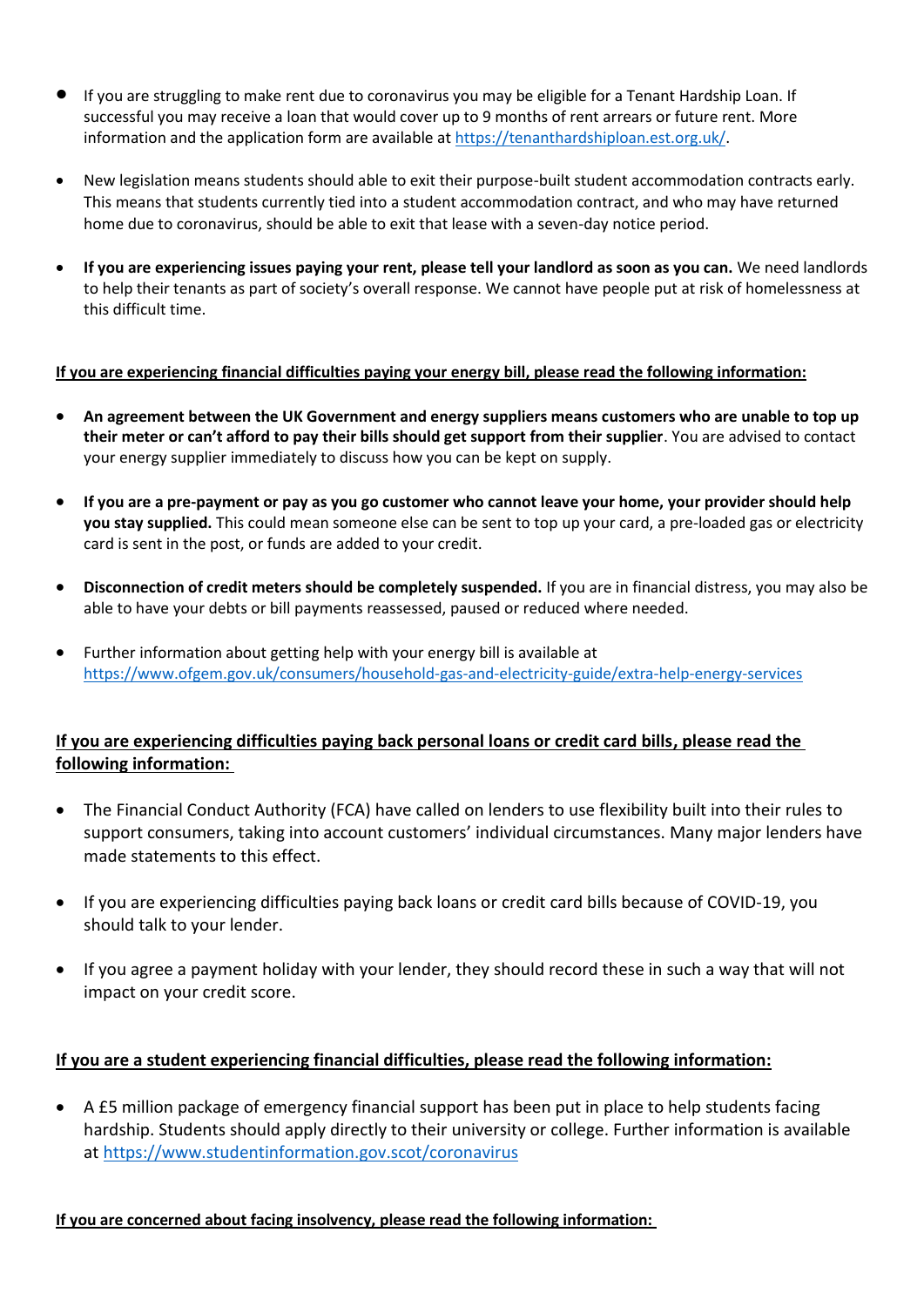Legislation has been passed to protect people with unsustainable debt during the pandemic. Further information is available at<https://www.aib.gov.uk/covid-19-emergency-legislation>

# **If you are worried about your current benefit claim, please read the following information:**

- **The UK Government has suspended face-to-face assessments for all sickness and disability benefits.** This move is being taken as a precautionary measure to protect vulnerable people from unnecessary risk of exposure to coronavirus.
- **You can now claim your pension credit online**. The application form is available at [https://www.gov.uk/pension](https://www.gov.uk/pension-credit/how-to-claim)[credit/how-to-claim.](https://www.gov.uk/pension-credit/how-to-claim) It is still possible to claim by post or over the phone if you prefer.
- **The UK Government have increased the basic element of Working Tax Credit** by £1,045 to £3,040 from 6 April 2020 until 5 April 2021. Depending on your circumstances this increase could mean up to an extra £20 each week.
- The UK Government are protecting tax credit payments, so that if you can't work your normal hours due to coronavirus you will still automatically receive your normal payment.
- The UK Government has also uprated Child Benefit, other tax credits rates and thresholds, and Guardian's Allowance by 1.7 per cent with effect from 6 April 2020. The full list of rates and allowances is available at [https://www.gov.uk/government/publications/rates-and-allowances-tax-credits-child-benefit-and-guardians](https://www.gov.uk/government/publications/rates-and-allowances-tax-credits-child-benefit-and-guardians-allowance/tax-credits-child-benefit-and-guardians-allowance)[allowance/tax-credits-child-benefit-and-guardians-allowance.](https://www.gov.uk/government/publications/rates-and-allowances-tax-credits-child-benefit-and-guardians-allowance/tax-credits-child-benefit-and-guardians-allowance)
- Additional funding has been allocated to Discretionary Housing Payments. If you are struggling with your housing costs and are currently receiving Universal Credit or Housing Benefit you may be eligible for further financial support. Further information is available a[t https://www.mygov.scot/discretionary-housing-payment/.](https://www.mygov.scot/discretionary-housing-payment/)

# **If you are working from home and unable to claim home-working expenses, please read the following:**

 **The UK Government is providing tax relief for additional household costs if you have to work at home on a regular basis and are not being reimbursed by your employer.** You can check eligibility and apply a[t https://www.gov.uk/tax-relief-for-employees.](https://www.gov.uk/tax-relief-for-employees)

# **If you require further financial support, please read the following information:**

- You can check whether you are eligible for any of the social security benefits delivered in Scotland at [https://www.mygov.scot/benefits/social-security-scotland/.](https://www.mygov.scot/benefits/social-security-scotland/) **If you have recently started to receive Universal Credit please be aware you may now be eligible for other benefits as a result**.
- Citizens Advice Scotland able to support you access a range of support, from claiming benefits to getting help with your mortgage or rent. To access their resources please visit<https://www.cas.org.uk/> or call 0800 028 1456.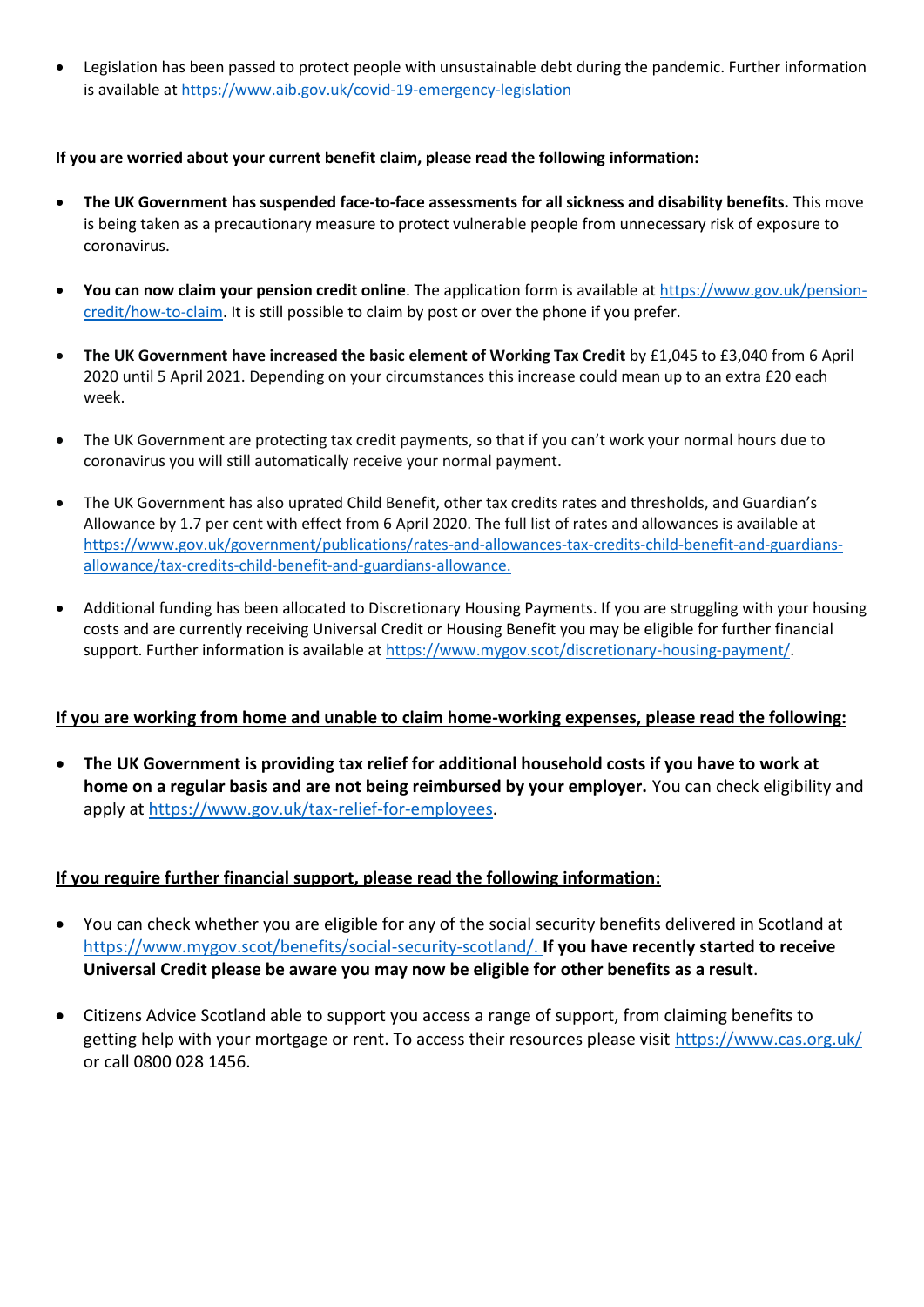# <span id="page-6-0"></span>**OTHER SUPPORT FOR PEOPLE**

#### **If you are symptomatic and need to book a COVID-19 test, please read the following information:**

- Advice on symptoms can be found at[: https://www.nhs.uk/conditions/coronavirus-covid-19/](https://www.nhs.uk/conditions/coronavirus-covid-19/)
- Appointments for the drive-through testing centres can be booked online at: [https://www.nhs.uk/ask-for-a](https://www.nhs.uk/ask-for-a-coronavirus-test)[coronavirus-test](https://www.nhs.uk/ask-for-a-coronavirus-test) or by calling 0300 303 2713.
- We can all help combat the spread of coronavirus by downloading the Protect Scotland app at <https://protect.scot/>

#### **If you are concerned about travelling to or from the UK, please read the following information:**

- **The UK Government have worked flat out to get British travellers stranded abroad home, and have partnered with key airline providers to ensure that tourists stranded abroad can get home.** Where commercial routes do not exist, the UK Government pledged £75 million to enable additional charter flights and to ensure that tickets home are affordable.
- British tourists stranded abroad should first check if there are commercial routes available by checking airline websites[, FCO travel advice pages](https://www.gov.uk/foreign-travel-advice) an[d local British embassy social media.](https://www.gov.uk/government/organisations/foreign-commonwealth-office/about/social-media-use#worldwide-foreign-office-social-media-accounts) If there are no commercial options, please visit the [UK Government's foreign travel advice page](https://www.gov.uk/foreign-travel-advice) and [follow embassy social media](https://www.gov.uk/government/organisations/foreign-commonwealth-office/about/social-media-use#worldwide-foreign-office-social-media-accounts) and email updates. When special return flights become available, they will be advertised by the embassy, on FCO Travel Advice Pages and if you register for updates you will be contacted via email.
- **You are now required to obtain a negative coronavirus test if you are travelling to Scotland from outside the Common Travel Area.** This does not exempt travellers from the 10-day period of self-isolation they must undertake. Further information is available a[t https://www.gov.scot/publications/coronavirus-covid-19-public](https://www.gov.scot/publications/coronavirus-covid-19-public-health-checks-at-borders/pages/overview/)[health-checks-at-borders/pages/overview/.](https://www.gov.scot/publications/coronavirus-covid-19-public-health-checks-at-borders/pages/overview/)
- The latest advice from the UK Government on a range of travel related issues is available at [https://www.gov.uk/guidance/travel-advice-novel-coronavirus.](https://www.gov.uk/guidance/travel-advice-novel-coronavirus)

# **If you are a foreign national concerned about your visa expiring while in the UK, please read the following information:**

- **The UK Government announced that all NHS frontline staff with visas due to expire before October 2020 would have their visa extended for one year.** Doctors, nurses, paramedics, midwives, radiographers, social workers and pharmacists automatically had their visas extended, free of charge, for one year.
- **The UK Government extended the visas of foreign nationals who could not leave the UK due to travel restrictions or self-isolation until 31 July 2020.** This extension applied to anyone whose visa expired after 24 January but were unable to return home as a result of coronavirus. People are now expected to take all reasonable steps to leave the UK when it is possible to do so. If it is not possible you may request additional time to stay, also known as 'exceptional assurance'. Further information is available at [https://www.gov.uk/guidance/coronavirus-covid-19-advice-for-uk-visa-applicants-and-temporary-uk-residents.](https://www.gov.uk/guidance/coronavirus-covid-19-advice-for-uk-visa-applicants-and-temporary-uk-residents)

#### **If you feel vulnerable but do not have a support network, please read the following:**

 **A new helpline has been set up for people who would be at high risk if they contracted coronavirus, but are without support from family or their community**. In particular, people who are any of: (1) aged over-70, (2)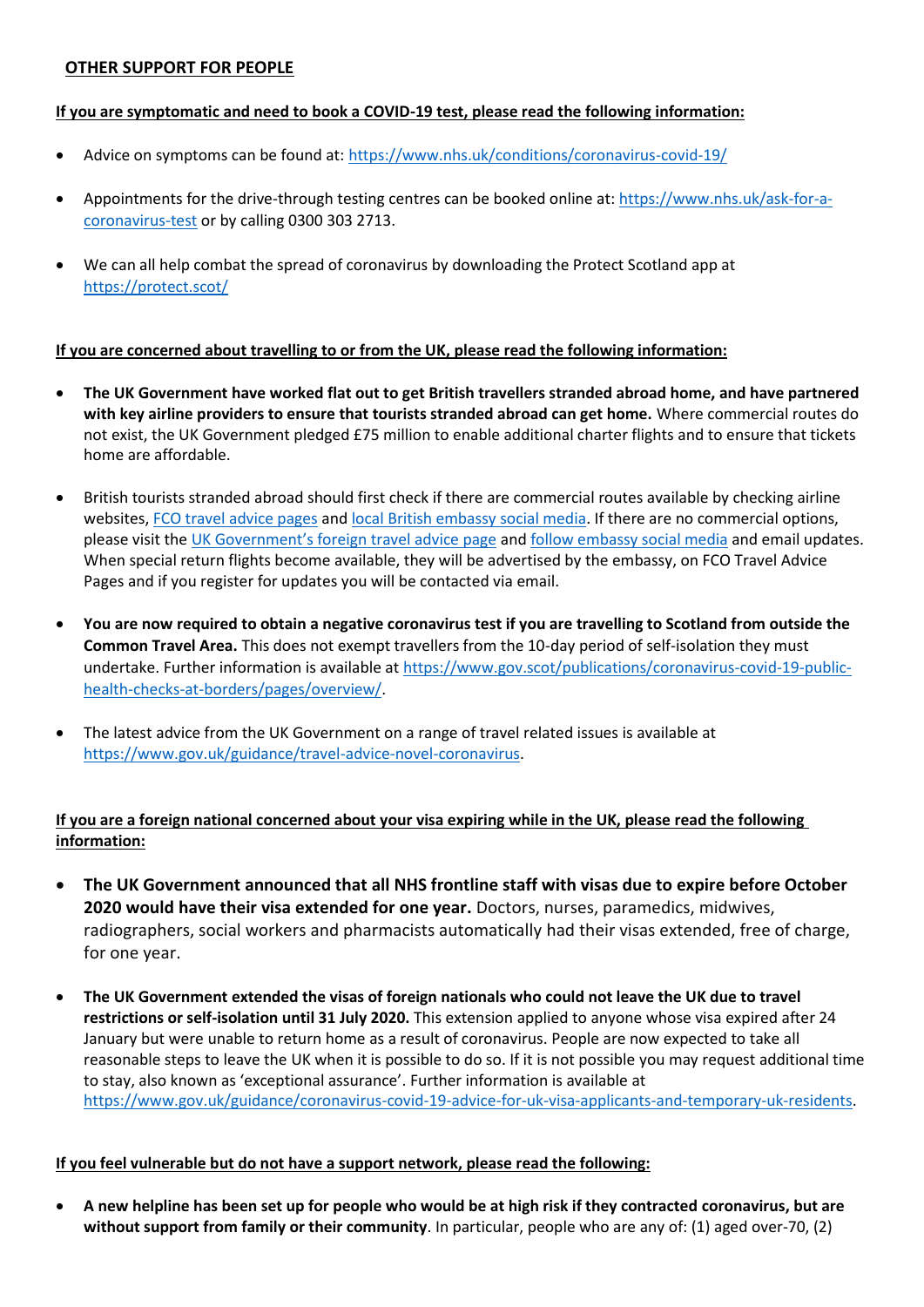disabled, (3) requiring the support of mental health services, (4) pregnant, (5) unable to get online or (6) receive the flu jab for health reasons should contact the helpline on **0800 111 4000**. This helpline is open Monday to Friday, 9am to 5pm.

 The helpline will support you to get essential food or medication, emotional support, or information for vulnerable children and adults.

### **If you are concerned about an older person in need of support, please read the following information:**

 Age Scotland have a free, confidential helpline which provides information, friendship and advice on **0800 12 44 222**. It should be available Monday to Friday, from 9am to 5pm. Practical advice for helping older relatives and friends through this difficult time is available at [www.age.scot/5waystohelp.](http://www.age.scot/5waystohelp)

#### **If you are worried about your mental health or wellbeing, please read the following information:**

- Advice on mental health can be found a[t https://www.nhsinform.scot/healthy-living/mental-wellbeing.](https://www.nhsinform.scot/healthy-living/mental-wellbeing)
- If you're feeling distressed, in a state of despair, suicidal or need emotional support you can phone Samaritans for free on **116 123.**

#### **If you are a veteran, please read the following information:**

- All Armed Forces Pensions, War Pensions and Armed Forces Compensation Scheme regular payments should continue to be made as usual. However due to COVID-19, there have been some changes to Veterans UK Services. The latest information is available a[t https://www.gov.uk/government/news/coronavirus-changes-to](https://www.gov.uk/government/news/coronavirus-changes-to-veterans-uk-services)[veterans-uk-services.](https://www.gov.uk/government/news/coronavirus-changes-to-veterans-uk-services)
- A new website, [www.HeadFIT.org,](http://www.headfit.org/) has been designed specifically for the defence community to provide 24/7 access to self-help tools that can enhance mood, drive and confidence, and help you manage the stresses of everyday life.
- The 'Unforgotten Forces' partnership has been given extra funding. Further information is available at [https://www.poppyscotland.org.uk/get-help/advice/unforgotten-forces.](https://www.poppyscotland.org.uk/get-help/advice/unforgotten-forces)
- Veterans First Point Scotland have been given extra funding. If you are in need of welfare or mental health support Veterans First Point Scotland have tools and assistance available. Further information is available at [https://www.veteransfirstpoint.org.uk/.](https://www.veteransfirstpoint.org.uk/)

# **If you are pregnant and worried about coronavirus, please read the following information:**

 The latest advice for pregnant women and their families from the Royal College of Obstetricians and Gynaecologists is available a[t https://www.rcog.org.uk/en/guidelines-research-services/guidelines/coronavirus](https://www.rcog.org.uk/en/guidelines-research-services/guidelines/coronavirus-pregnancy/covid-19-virus-infection-and-pregnancy/)[pregnancy/covid-19-virus-infection-and-pregnancy/.](https://www.rcog.org.uk/en/guidelines-research-services/guidelines/coronavirus-pregnancy/covid-19-virus-infection-and-pregnancy/)

#### **If you are concerned about your car or driving licence, please read the following information:**

 **From 3 October 2020, you will need to book an MOT test as normal**. Car, motorcycle and van owners were granted a 6-month exemption from MOT testing from 30 March 2020 to allow people to carry on with essential travel, but this has now ended. You should not take your vehicle for an MOT test if you are self-isolating. Further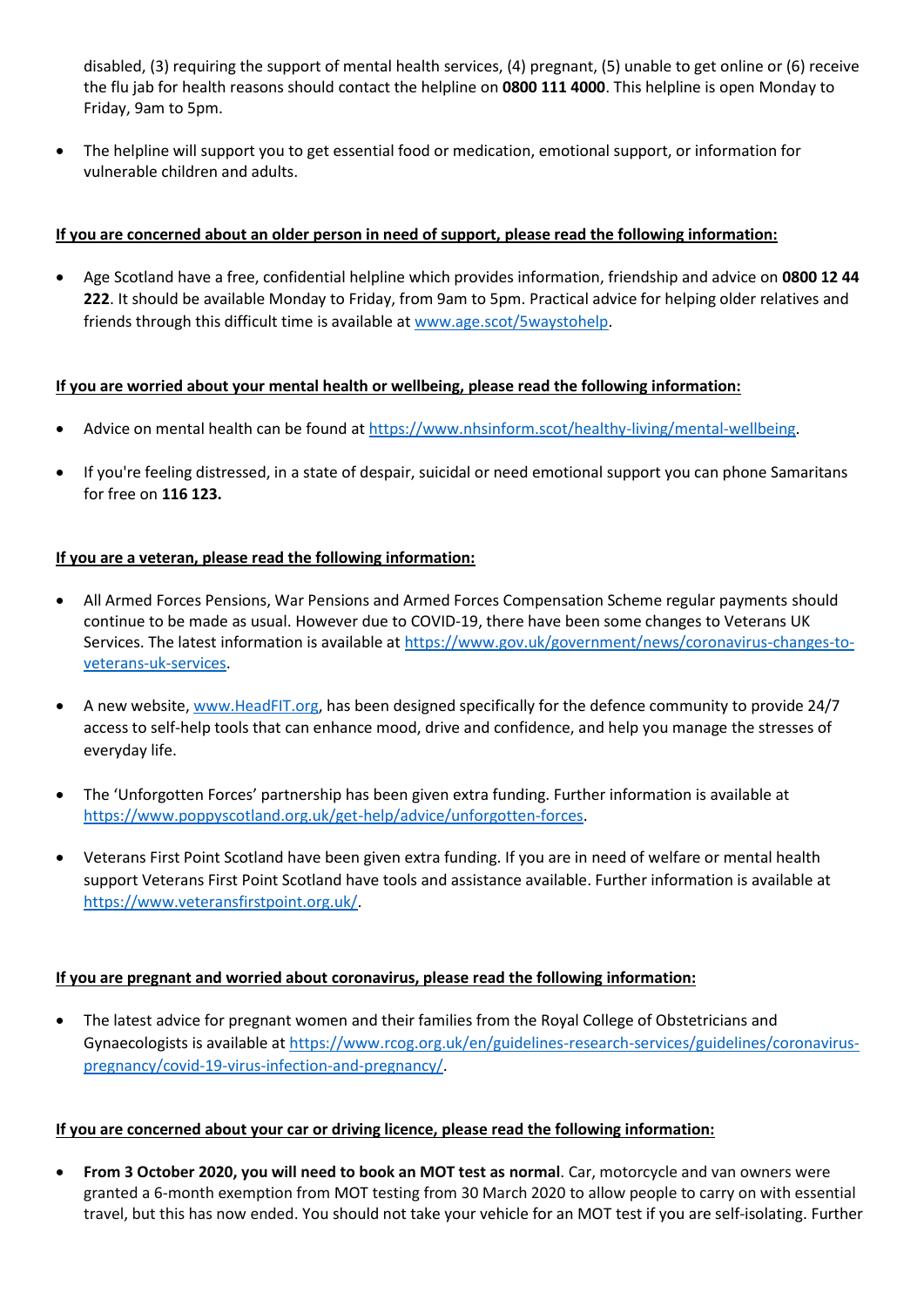information is available a[t https://www.gov.uk/guidance/coronavirus-covid-19-mots-for-cars-vans-and](https://www.gov.uk/guidance/coronavirus-covid-19-mots-for-cars-vans-and-motorcycles-due-from-30-march-2020)[motorcycles-due-from-30-march-2020.](https://www.gov.uk/guidance/coronavirus-covid-19-mots-for-cars-vans-and-motorcycles-due-from-30-march-2020)

 **If you have a photocard driving licence which expired between 1 February and 31 August 2020 you have been granted an automatic 7-month extension from the date of expiry**. This will help drivers to make necessary journeys without having to obtain a new photograph to renew their licence. Further information is available at [https://www.gov.uk/government/news/drivers-granted-7-month-photocard-licence-extension.](https://www.gov.uk/government/news/drivers-granted-7-month-photocard-licence-extension)

### **If you wish to report a business behaving unfairly, please read the following information:**

 Unfair business practices can be reported to the Competitions and Markets Authority at [https://www.coronavirus-business-complaint.service.gov.uk/.](https://www.coronavirus-business-complaint.service.gov.uk/)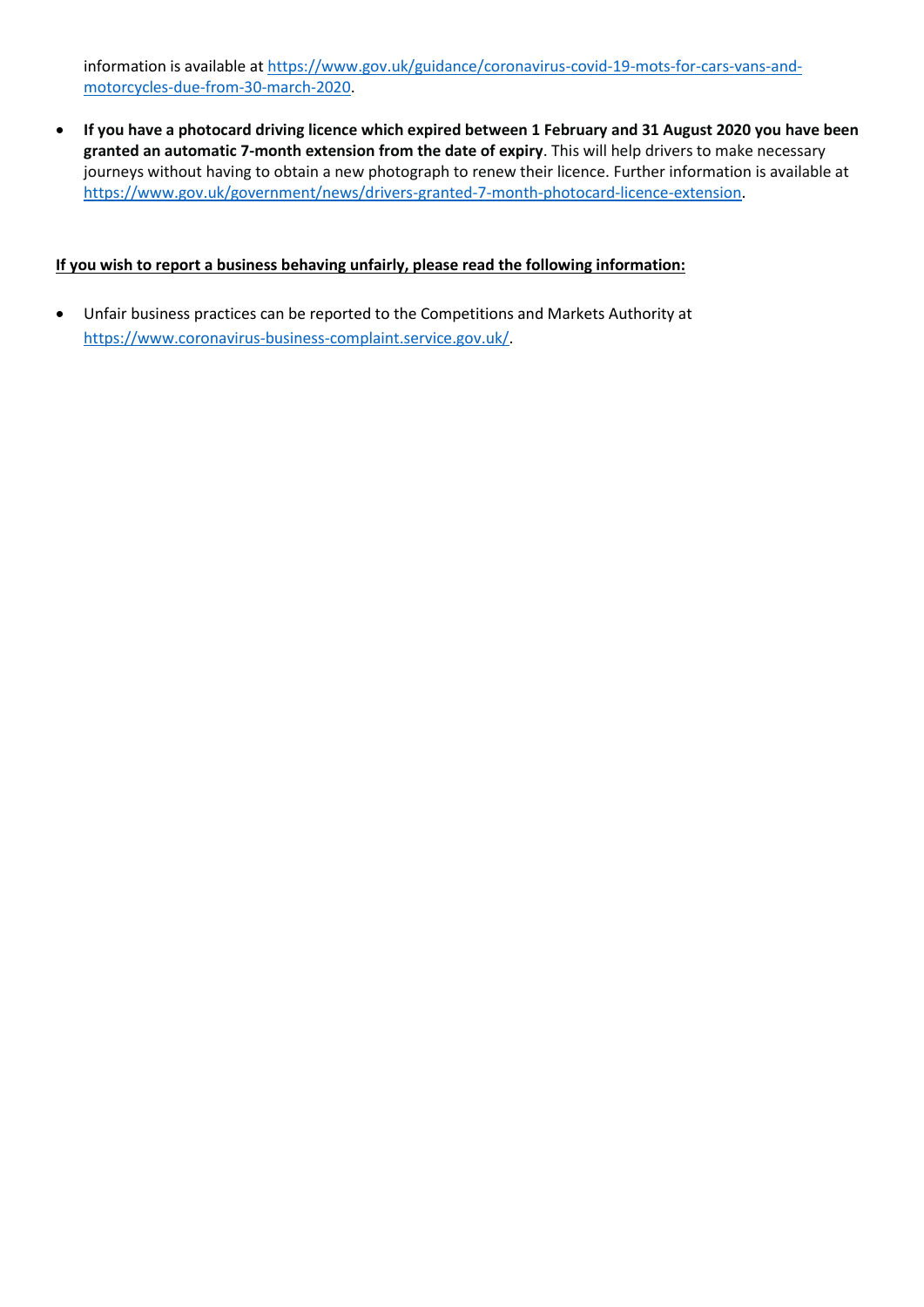### <span id="page-9-0"></span>**INFORMATION FOR PARENTS**

#### **If you are concerned about school or childcare, please read the following information:**

- Questions on schooling and childcare are best directed to your local council in the first instance. You can find their contact details at [https://www.mygov.scot/find-your-local-council/.](https://www.mygov.scot/find-your-local-council/)
- **With the exception of households where both parents are key workers, schools are currently closed to all pupils until at least 1 February.** Your child should be able to access remote learning through their regular school.
- **•** Children of keyworkers can still attend school while closures are ongoing. Parents should contact their local authority to arrange this in the first instance. Further information on eligible categories of key workers can be found at [https://www.gov.scot/publications/coronavirus-covid-19-school-re-opening-arrangements-for-january-](https://www.gov.scot/publications/coronavirus-covid-19-school-re-opening-arrangements-for-january-2021/pages/children-of-keyworkers/)[2021/pages/children-of-keyworkers/.](https://www.gov.scot/publications/coronavirus-covid-19-school-re-opening-arrangements-for-january-2021/pages/children-of-keyworkers/)
- **Most formal childcare settings are also closed until at least 1 February.** Children of key workers can still access childcare throughout this period and parents should contact their local authority in the first instance to arrange this. Childminding services that care for 12 children or less may also remain open during this period.
- **Informal childcare whereby a member of an 'extended household' provides childcare is still permitted.** Further information on all childcare options that remain available can be found at the Parent Club website at [https://www.parentclub.scot/articles/your-guide-childcare.](https://www.parentclub.scot/articles/your-guide-childcare)
- **Parents are advised not to rely on those who are advised to be in the stringent social distancing category (such as grandparents or family members with underlying conditions) for childcare.** You can check who is in the atrisk category here[: https://www.nhsinform.scot/illnesses-and-conditions/infections-and-poisoning/coronavirus](https://www.nhsinform.scot/illnesses-and-conditions/infections-and-poisoning/coronavirus-covid-19/coronavirus-covid-19-social-distancing)[covid-19/coronavirus-covid-19-social-distancing.](https://www.nhsinform.scot/illnesses-and-conditions/infections-and-poisoning/coronavirus-covid-19/coronavirus-covid-19-social-distancing)
- **If your child receives free school meals during term time then they will still receive this provision while schools remain closed, and during the upcoming February and Easter school holidays**. Details of this provision will be decided by local authorities and may consist of either payments made directly to your bank account, food vouchers, or food parcels. Further enquiries are best directed towards your local council in the first instance. You can find their contact details at [https://www.mygov.scot/find-your-local-council/.](https://www.mygov.scot/find-your-local-council/)
- If you are concerned about what to do if your child displays symptoms of COVID-19, or when you should book a test, further information is available at [https://www.gov.scot/publications/common-cold-and-covid-19](https://www.gov.scot/publications/common-cold-and-covid-19-symptoms-advice-for-parents-and-carers/) [symptoms-advice-for-parents-and-carers/.](https://www.gov.scot/publications/common-cold-and-covid-19-symptoms-advice-for-parents-and-carers/)
- Advice for parents and carers on managing the impact of COVID-19 on their child's learning and family life is available a[t https://www.parentclub.scot/topics/health/coronavirus.](https://www.parentclub.scot/topics/health/coronavirus)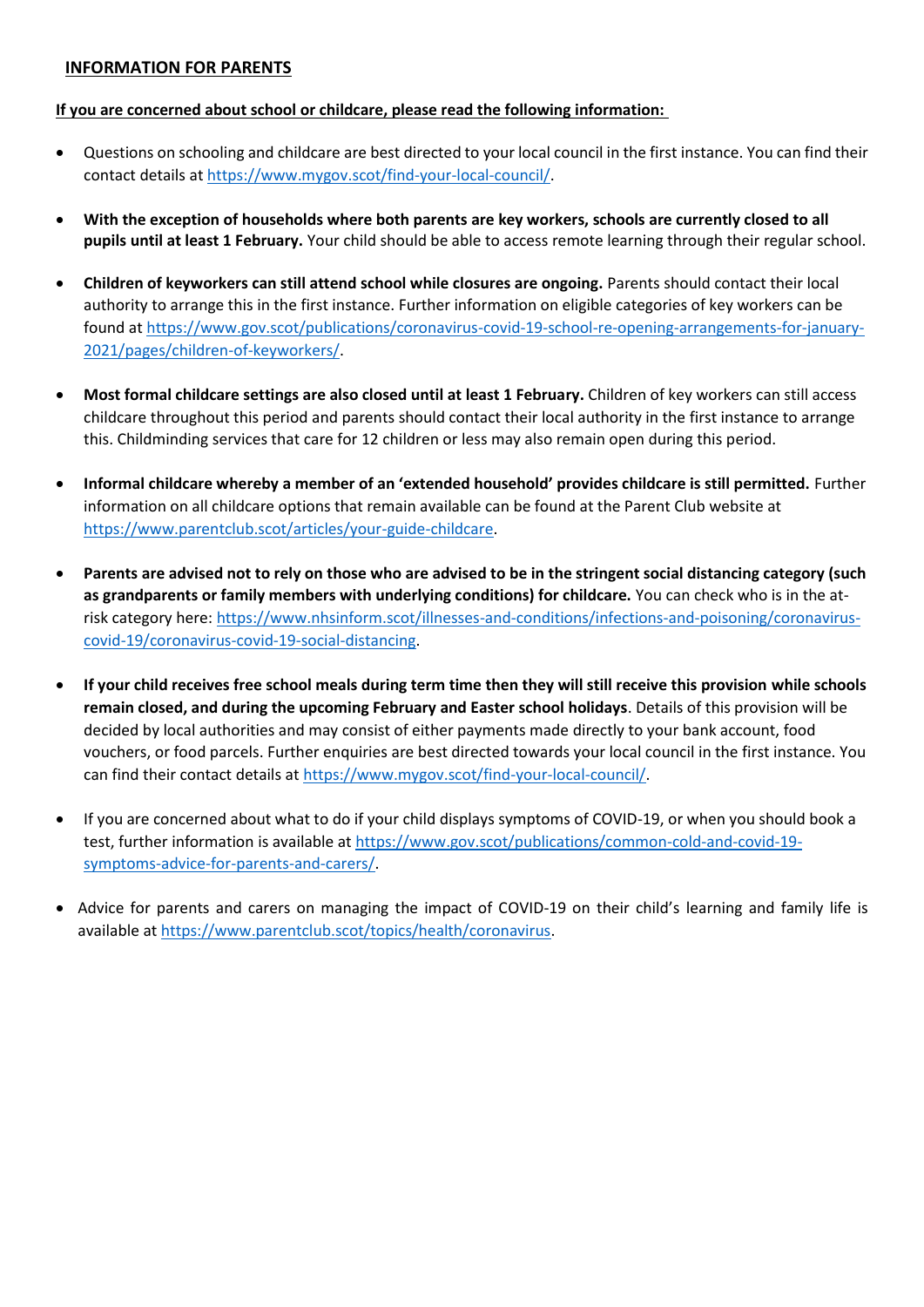# <span id="page-10-0"></span>**FINANCIAL SUPPORT FOR BUSINESSES**

# **If you are considering letting staff go, please read the following information:**

- **For the first time in history, the UK government has stepped in to help pay people's wages – paying grants to support as many jobs as necessary.** 736,500 jobs in Scotland have been protected in this way.
- **The Job Retention Scheme (furlough) has been extended until the end of April 2021**. Furloughed employees will continue to receive 80 per cent of their normal salary up to a maximum of £2,500. Employers will only have to pay employee National Insurance and pension contributions as part of the scheme.
- Further information on the Job Retention Scheme can be found a[t https://www.gov.uk/guidance/claim-for](https://www.gov.uk/guidance/claim-for-wage-costs-through-the-coronavirus-job-retention-scheme)[wage-costs-through-the-coronavirus-job-retention-scheme.](https://www.gov.uk/guidance/claim-for-wage-costs-through-the-coronavirus-job-retention-scheme)
- The 'Job Support Scheme' which was due to replace the Job Retention Scheme in December has been postponed.

# **If you are concerned about the cost of recruiting new staff, please read the following information:**

 **The UK Government Kickstart Scheme will pay the salary of new employees aged between 16 and 24**. The UK Government is asking businesses to offer 6-month work placements to out of work young people and in return the UK Government will pay their salaries and national insurance contributions. The scheme is now open for applications. Further information can be found at [https://www.gov.uk/government/collections/kickstart](https://www.gov.uk/government/collections/kickstart-scheme)[scheme.](https://www.gov.uk/government/collections/kickstart-scheme)

# **If your business is legally forced to close as a result of COVID-19 restrictions, please read the following information:**

- **If your business is legally required to close you could claim a grant of up to £3,000 through your local authority.** Through the Strategic Framework Business Fund, every four weeks your business should be able to claim a grant of either £2,000 or £3,000 depending on the rateable value of your premises. This funding will be made available via your local authority. You can find their contact details here: [https://www.mygov.scot/find](https://www.mygov.scot/find-your-local-council/)[your-local-council/](https://www.mygov.scot/find-your-local-council/) and you can find further details of the fund here: <https://findbusinesssupport.gov.scot/service/funding/strategic-framework-business-fund>
- **If you own a hospitality, tourism or leisure business which is legally required to close, you should also be able to claim an additional one-off grant on top of your monthly Strategic Framework Business Fund payment.** If you are already claiming the Strategic Framework Business Fund, you should receive your top up payment automatically on or around 25 January 2021. More details of this funding can be found here: <https://findbusinesssupport.gov.scot/service/funding/strategic-framework-business-fund>

# **If your business is a nightclub or soft-play centre, please read the following information:**

- **If you have not opened since the pandemic began you could claim up to £50,000 of support depending on rateable value.** If your business remains closed you can claim a £10,000 grant for businesses with a rateable value of up to £18,000, a £25,000 grant for businesses with a rateable value of between £18,001 - £51,000 or a £50,000 grant for businesses with a rateable value of more than £51,001.
- Businesses operating multiple premises will be eligible to claim one full grant plus grants of up to 75% on subsequent properties.
- This funding will be made available via your local authority. You can find their contact details here: [https://www.mygov.scot/find-your-local-council/.](https://www.mygov.scot/find-your-local-council/)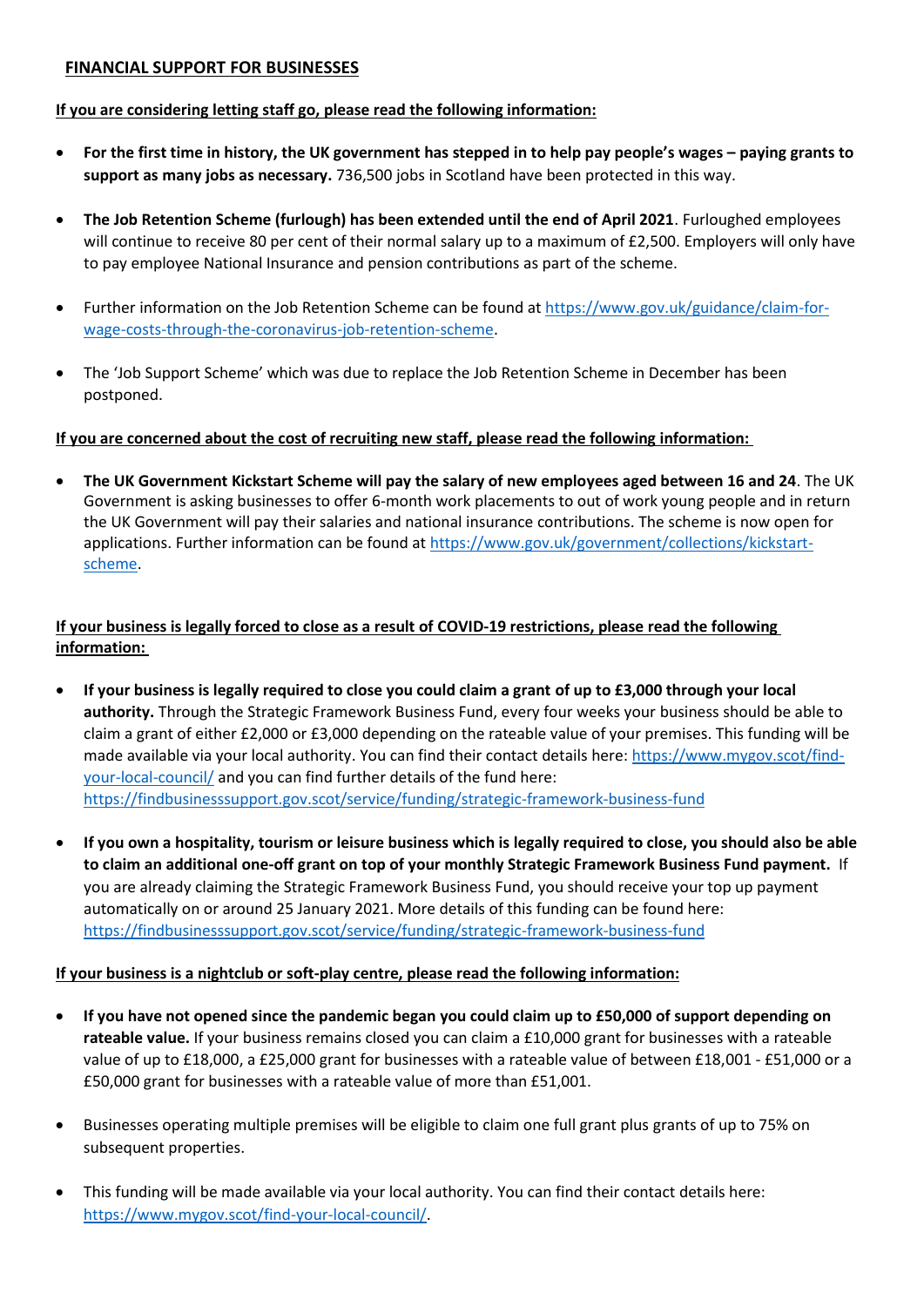# **Your business may be entitled to reclaim the costs of Statutory Sick Pay (SSP) for sickness absence:**

- **This refund will cover up to two weeks' SSP per eligible employee who are either ill or been told to self-isolate because of COVID-19.** This is in line with the recommended isolation period.
- Employers with fewer than 250 employees will be eligible. The size of an employer will be determined by the number of people they employed as of 28 February 2020.
- Employers should maintain records of staff absences, but employees will not need to provide a GP fit note. The eligible period for the scheme began on 13 March.
- You can now apply online to reclaim the costs of SSP for eligible employees at [https://www.gov.uk/guidance/claim-back-statutory-sick-pay-paid-to-employees-due-to-coronavirus-covid-19.](https://www.gov.uk/guidance/claim-back-statutory-sick-pay-paid-to-employees-due-to-coronavirus-covid-19)

# **If your business is in the tourism or hospitality sector, please read the following information:**

 **The UK Government is maintaining the cut in VAT to 5 per cent until 31 March 2020.** VAT has been cut from 20 per cent to 5 per cent on goods and services that fall into the following brackets: food, accommodation or attractions. This includes hotels, restaurants, theme parks and more. VAT on these goods and services will remain at 5 per cent until 31 March 2020 instead of rising again on 13 January as previously planned.

# **Your business may be eligible for rates relief:**

- **If your business occupies a property in the retail, hospitality, tourism or aviation sectors you should be eligible for a 100 per cent discount on your rates bill for 1 year from 1 April 2020**. This will cover a range of businesses, including restaurants, bars, pubs, cafes, shops, cinemas, bingo halls and letting agents. This discount will also cover airports and aviation businesses that are based as airports. Relief will be granted regardless of the rateable value of the property. The property must be occupied in order to be eligible.
- **Your business will be eligible for a 1.6 per cent relief regardless of rateable value**. This measure effectively freezes the poundage rate for the coming year. This will not need to be applied for – it will automatically be applied to your bill.
- You will be eligible for these reliefs even if you are already in receipt of another form of relief.

# **If you own a small or medium-sized business that is facing cash flow issues, please read the following information:**

- **You can now apply for a UK Government Bounce Back loan of between £2,000 and £50,000.** Small businesses can now apply online through a simple form at [https://www.gov.uk/guidance/apply-for-a-coronavirus-bounce](https://www.gov.uk/guidance/apply-for-a-coronavirus-bounce-back-loan)[back-loan.](https://www.gov.uk/guidance/apply-for-a-coronavirus-bounce-back-loan) The deadline for applications to the Bounce Back Loan Scheme and all other UK Government loan schemes is 31 March 2021.
- These loans are interest free for the first 12 months and backed 100 per cent by the UK Government. No repayments will be due in the first 12 months and the UK Government will pay any fees incurred.
- If you have not borrowed the maximum amount allowed to you under the Bounce Back Loan Scheme you can top up your loan once. Further details of this top up scheme will be available from your loan provider.
- **There will be greater flexibility in Bounce Back Loan repayments through a new 'Pay As You Grow' scheme.** The UK Government is giving greater flexibility to small businesses that have borrowed from the schemes but have never borrowed finance before. All borrowers will now have the option to repay their Bounce Back Loans over a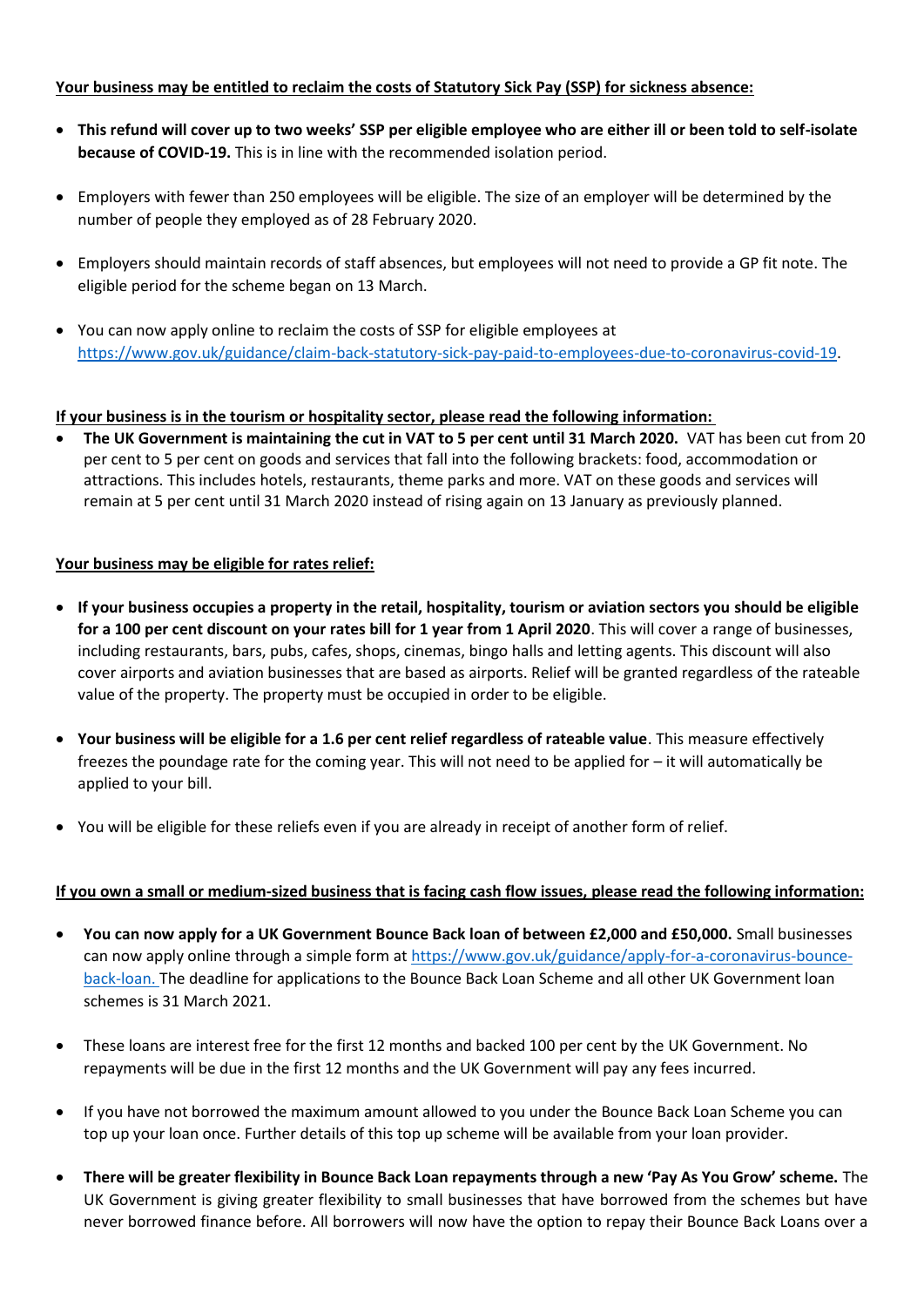longer time period by extending the repayment term to ten years – reducing the average monthly repayment by almost half. On an average £30,000 loan, this reduces the monthly payment from £532 to £309.

- You will be eligible to apply if your business is UK based, has been negatively affected by the virus and was not an 'undertaking in difficulty' on 31 December 2019. You will not be eligible for these loans if your business operates as a bank, insurer or reinsurer (but not insurance brokers), a public body or a state-funded school.
- You will not be able to apply if you are already claiming funding through the Coronavirus Business Interruption Loan Scheme (CBILS). However if you already have a loan with a lender under CBILS terms, you will be able to transfer it to the Bounce Back Loan Scheme.
- **The Coronavirus Business Interruption Loan Scheme (CBILS), delivered by the British Business Bank, is operational and is ready to support businesses.** The scheme is working to provide funding for business through term loans, overdrafts, asset finance and invoice finance. You will be able to apply for loans worth up to £5 million, from over 40 lenders, interest free for the first twelve months.
- The UK Government is providing lenders with a guarantee of 80 per cent on each loan to give them greater confidence in providing loans to small and medium sized businesses. If you obtain a loan as part of this scheme, you will not be charged for this guarantee and nor will your lender.
- The latest information is available at [https://www.british-business-bank.co.uk/ourpartners/coronavirus-business](https://www.british-business-bank.co.uk/ourpartners/coronavirus-business-interruption-loan-scheme-cbils/for-businesses-and-advisors/)[interruption-loan-scheme-cbils/for-businesses-and-advisors/](https://www.british-business-bank.co.uk/ourpartners/coronavirus-business-interruption-loan-scheme-cbils/for-businesses-and-advisors/)
- You can confirm whether or not you are eligible by reading this check list: [https://www.british-business](https://www.british-business-bank.co.uk/wp-content/uploads/2020/03/CBILS-SME-Eligibility-Check-FINAL.pdf)[bank.co.uk/wp-content/uploads/2020/03/CBILS-SME-Eligibility-Check-FINAL.pdf.](https://www.british-business-bank.co.uk/wp-content/uploads/2020/03/CBILS-SME-Eligibility-Check-FINAL.pdf)
- **The deadline for applications to all UK Government loan schemes is 31 March 2021.**

# **If you own a large business that is facing cash flow issues, please read the following information:**

- **The UK Government has set up the Coronavirus Large Business Interruption Loan Scheme (CLBILS) to provide loans of up to £200 million, largely guaranteed by the state.**
- CLBILS loans will provide a government guarantee of 80 per cent on loans of up to £25 million for firms with an annual turnover of between £45 million and £250 million, and loans of up to £50 million for firms with an annual turnover that's greater than £250 million.
- Loans backed by a guarantee under CLBILS will be offered at commercial rates of interest.
- Further details of the scheme are available at [https://www.british-business-bank.co.uk/ourpartners/coronavirus](https://www.british-business-bank.co.uk/ourpartners/coronavirus-business-interruption-loan-schemes/clbils/)[business-interruption-loan-schemes/clbils/](https://www.british-business-bank.co.uk/ourpartners/coronavirus-business-interruption-loan-schemes/clbils/) and [https://www.gov.uk/guidance/apply-for-the-coronavirus-large](https://www.gov.uk/guidance/apply-for-the-coronavirus-large-business-interruption-loan-scheme)[business-interruption-loan-scheme.](https://www.gov.uk/guidance/apply-for-the-coronavirus-large-business-interruption-loan-scheme)
- **The deadline for applications to all government loan schemes is 31 March 2021.**

# **If you are a business owner, or are self-employed and you are concerned about your tax bill, you may be eligible for support through HMRC's Time to Pay service:**

 **The UK Government is upgrading the 'Time to Pay' services to help businesses defer their tax payments for up to 18 months.** The Time to Pay service will be changed to ensure so that all 11 million self-assessment taxpayers around the UK will be able to create a 12-month payment arrangement for up to £30,000 each extended until the end of January 2022.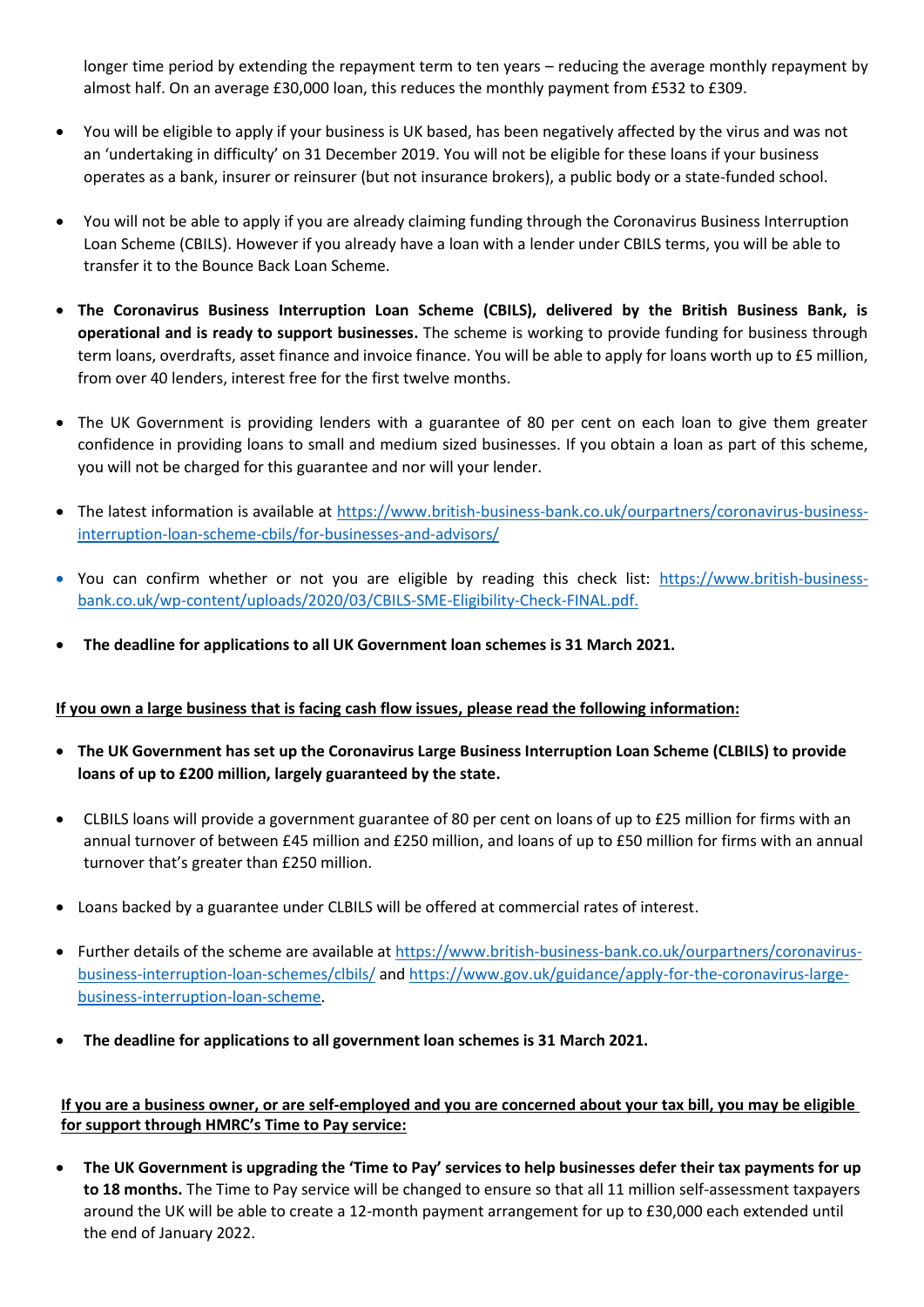- HMRC may also agree, on a case by case basis, to assist with your business' tax bill through the Time to Pay Service. These arrangements are tailor made and based on individual circumstances and liabilities.
- More information can be found here[: https://www.gov.uk/government/news/tax-helpline-to-support](https://www.gov.uk/government/news/tax-helpline-to-support-businesses-affected-by-coronavirus-covid-19)[businesses-affected-by-coronavirus-covid-19.](https://www.gov.uk/government/news/tax-helpline-to-support-businesses-affected-by-coronavirus-covid-19)

# **If your organisation is in the creative or heritage sector, please read the following information**

- The Scottish Government have received an additional £97 million in their budget as a result of UK Government investment in cultural, arts and heritage organisations.
- **If you operate any form of touring arts company, you may be eligible for government funding.** The fund **s**eeks to support venues, theatres, artists, companies and producers to present shows that will allow them to reengage with their audiences in innovative ways while still complying with ongoing restrictions during 2021. You have until 5 February 2021 to apply. More details can be found here: <https://www.creativescotland.com/funding/funding-programmes/targeted-funding/touring-fund>
- **If you are a 'creative freelancer', you may be eligible for a hardship grant.** Funding is available to support creative freelancers working in Scotland who are experiencing immediate financial hardship due to the loss of income as a result of the COVID-19 pandemic. Immediate financial hardship means an inability to meet essential costs at the present time. The funds offer a one-off payment to those who are deeply impacted and disadvantaged by the cancellation of work as a result of the pandemic. Further information is available here: <https://findbusinesssupport.gov.scot/service/funding/hardship-fund-for-creative-freelancers>
- Grassroots music venues can access advice and support from the Music Venue Trust at [http://musicvenuetrust.com/gmv-crisis-service/.](http://musicvenuetrust.com/gmv-crisis-service/) **If your organisation operates a residential outdoor education centre, please read the following information:**
- This fund aims to keep outdoor centres in business and to allow centre staff to support outdoor learning in schools and other formal education settings. Centres must have been providing activities before March 2020 to be able to apply. **You have until 5 February 2021 to apply to round 2 of the fund** which will fund centreemployed staff to deliver outdoor learning with schools and other formal education settings during the remainder of the 2020/21 academic year. Further details are available here: [https://findbusinesssupport.gov.scot/service/funding/covid-19-residential-outdoor-education-centre-recovery](https://findbusinesssupport.gov.scot/service/funding/covid-19-residential-outdoor-education-centre-recovery-fund)[fund](https://findbusinesssupport.gov.scot/service/funding/covid-19-residential-outdoor-education-centre-recovery-fund)

# **If you are finding it difficult to access business support, please read the following information:**

- **In December the Scottish Government announced new support funds for a number of different sectors, but many have still not opened to applications**. The latest information is available at [https://findbusinesssupport.gov.scot/coronavirus-advice.](https://findbusinesssupport.gov.scot/coronavirus-advice)
- Any unanswered questions can be raised with the Scottish Government via email on **BESTCovidHub@gov.scot or** by calling 0300 303 0660.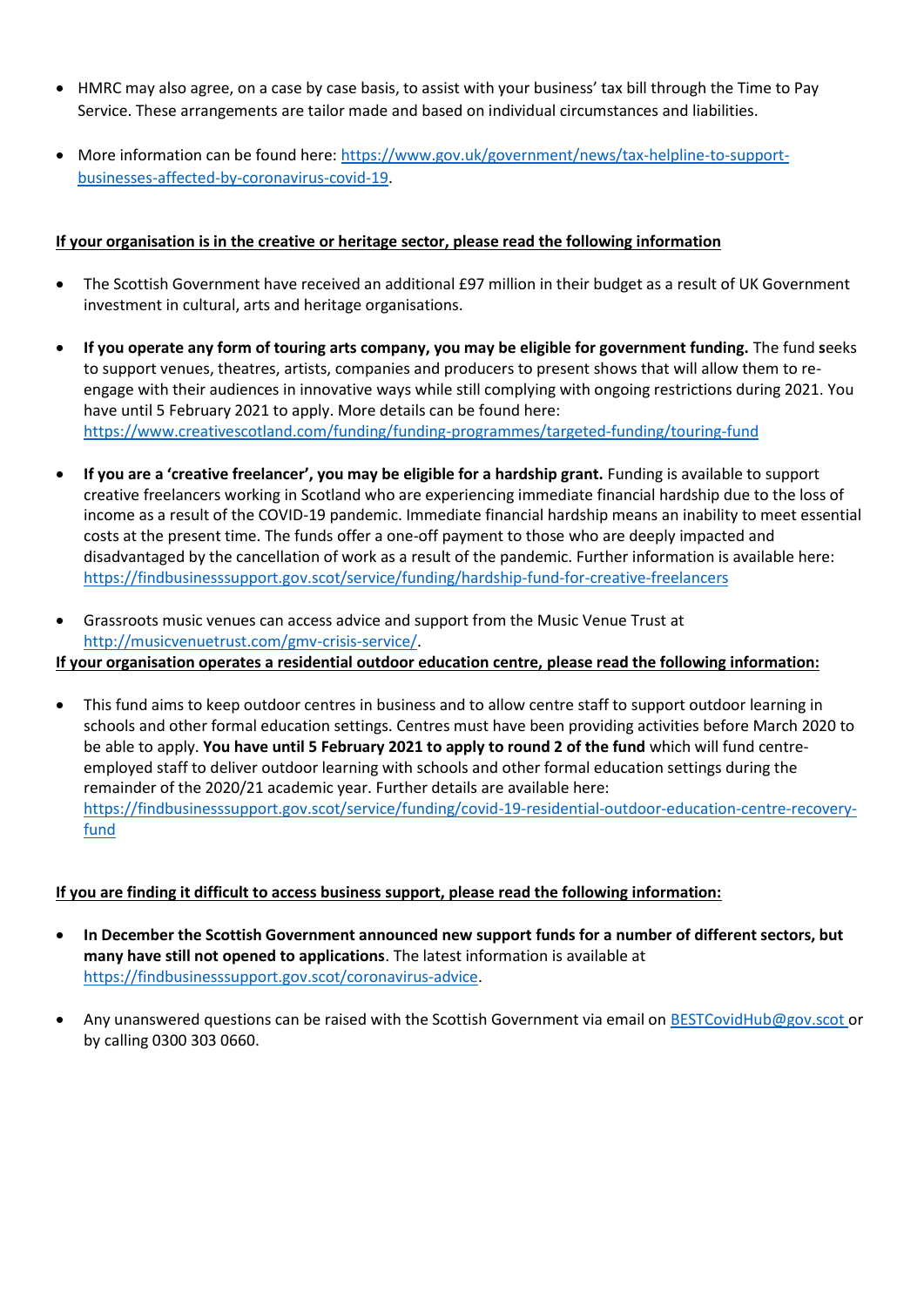# <span id="page-14-0"></span>**OTHER INFORMATION FOR BUSINESSES**

### **If your business wishes to help the government tackle COVID-19, please read the following information:**

• Businesses, third sector or voluntary organisations who wish to offer support should email the Scottish Government a[t covid19response@gov.scot](mailto:covid19response@gov.scot) with details such as your organisation's key contact and their role, what you are offering and how it might be best applied, how quickly your support could be available and whether you are offering this as a donation or a chargeable service.

### **If you are unsure when your business can open, please read the following information:**

 Guidance and details of which businesses may remain open is available at: [https://www.gov.scot/publications/coronavirus-covid-19-business-and-social-distancing-guidance/.](https://www.gov.scot/publications/coronavirus-covid-19-business-and-social-distancing-guidance/)

# **If your business is in the retail or manufacturing sector, please read the following information:**

- If you own or operate a retail business, further information is available at: [https://www.gov.scot/publications/coronavirus-covid-19-retail-sector-guidance/pages/operational-guide-and](https://www.gov.scot/publications/coronavirus-covid-19-retail-sector-guidance/pages/operational-guide-and-checklist-for-retailers/)[checklist-for-retailers/.](https://www.gov.scot/publications/coronavirus-covid-19-retail-sector-guidance/pages/operational-guide-and-checklist-for-retailers/)
- If you own or operate a business in the manufacturing sector, further information is available at: [https://www.gov.scot/publications/coronavirus-covid-19-manufacturing-sector-guidance/pages/operational](https://www.gov.scot/publications/coronavirus-covid-19-manufacturing-sector-guidance/pages/operational-guide-and-checklist/)[guide-and-checklist/.](https://www.gov.scot/publications/coronavirus-covid-19-manufacturing-sector-guidance/pages/operational-guide-and-checklist/)

# **If you own a restaurant or a pub that serves food, you may be able to operate a hot food takeaway without the usual planning process:**

• The Scottish Chief Planner has made clear that planning authorities should not restrict pubs or restaurants operating a takeaway service temporarily. More information is available at [https://www.gov.scot/publications/corona-virus-covid-19---relaxation-of-enforcement-where-public-houses-and](https://www.gov.scot/publications/corona-virus-covid-19---relaxation-of-enforcement-where-public-houses-and-restaurants-offer-a-takeaway-service-during-the-current-outbreak-chief-planner-letter-march-2020/)[restaurants-offer-a-takeaway-service-during-the-current-outbreak-chief-planner-letter-march-2020/.](https://www.gov.scot/publications/corona-virus-covid-19---relaxation-of-enforcement-where-public-houses-and-restaurants-offer-a-takeaway-service-during-the-current-outbreak-chief-planner-letter-march-2020/)

# **If you are concerned about competition regulation, please read the following:**

 The Competition and Markets Authority have made it clear that at this time they have no intention of taking enforcement action against cooperation between businesses or rationing of products to the extent that this is necessary to protect consumers – for example, by ensuring security of supplies. Further information can be found in their guidance at [https://www.gov.uk/government/publications/cma-approach-to-business-cooperation-in](https://www.gov.uk/government/publications/cma-approach-to-business-cooperation-in-response-to-covid-19/cma-approach-to-business-cooperation-in-response-to-covid-19)[response-to-covid-19/cma-approach-to-business-cooperation-in-response-to-covid-19.](https://www.gov.uk/government/publications/cma-approach-to-business-cooperation-in-response-to-covid-19/cma-approach-to-business-cooperation-in-response-to-covid-19)

# **If you are concerned about off-payroll working rules (IR35), you should read the following information:**

 The UK Government announced in March that the reform to the off-payroll working rules, known as IR35, that would have applied for people contracting their services to large or medium-sized organisations outside the public sector, will be delayed for one year from 6 April 2020 until 6 April 2021.

**If you are concerned about the impact of the deposit return scheme or tourist tax on your business, you should read the following information:**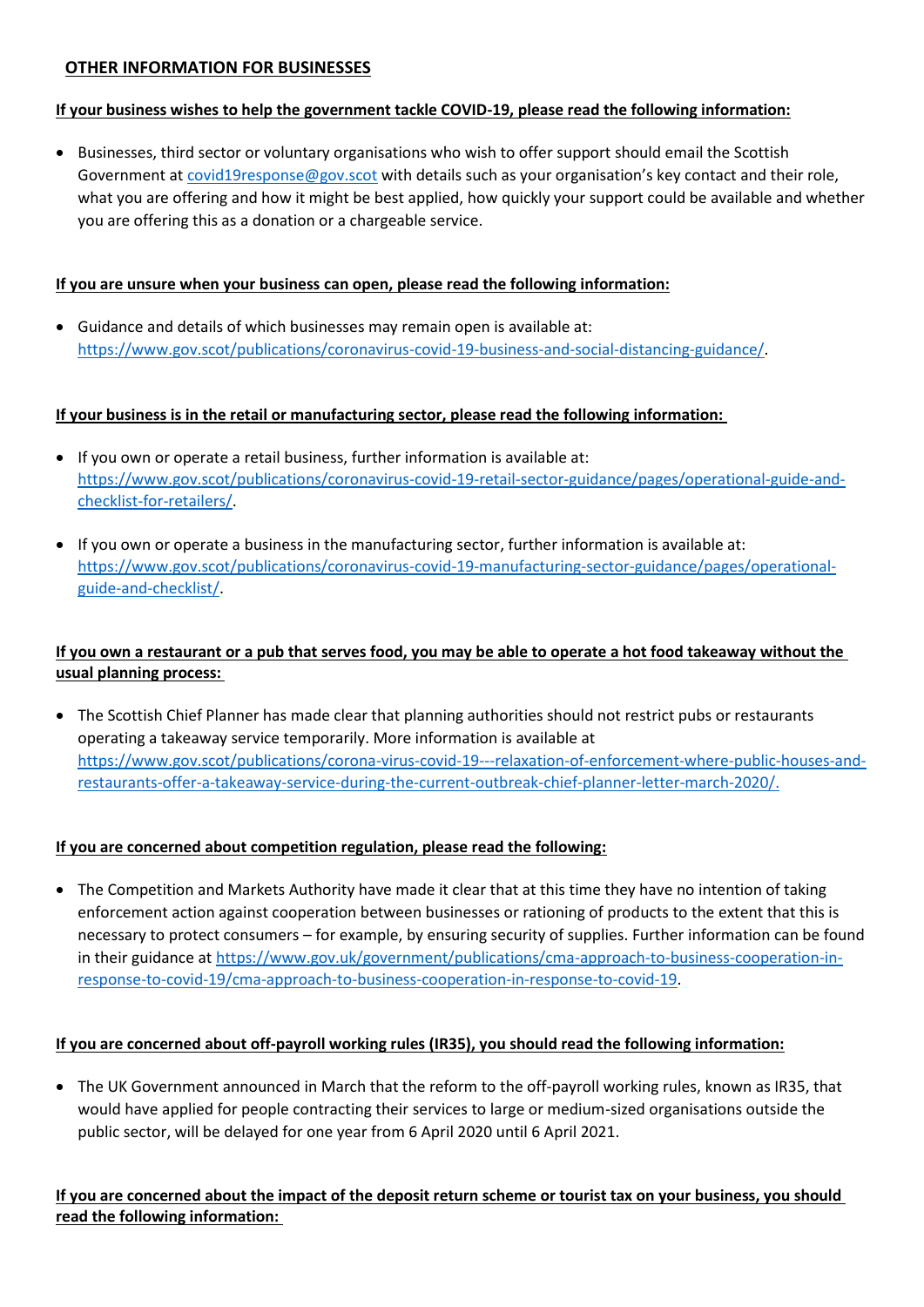- The go-live date for the **deposit return scheme** has been delayed until July 2022 to ensure that businesses are not burdened with this policy during a time of crisis.
- The legislation to introduce the **Transient Visitor Levy ('tourist tax')** has been halted.

# **If you are concerned about filing your accounts with Companies House, please read the following information:**

 You or your business can apply for a 3-month extension for filing your accounts. Those citing issues around COVID-19 will be immediately granted this extension, thereby avoiding an automatic penalty for late accounts. Applications can be made online at

[https://beta.companieshouse.gov.uk/extensions?\\_ga=2.254751115.245877806.1584965312-](https://beta.companieshouse.gov.uk/extensions?_ga=2.254751115.245877806.1584965312-275548448.1583932966) [275548448.1583932966.](https://beta.companieshouse.gov.uk/extensions?_ga=2.254751115.245877806.1584965312-275548448.1583932966)